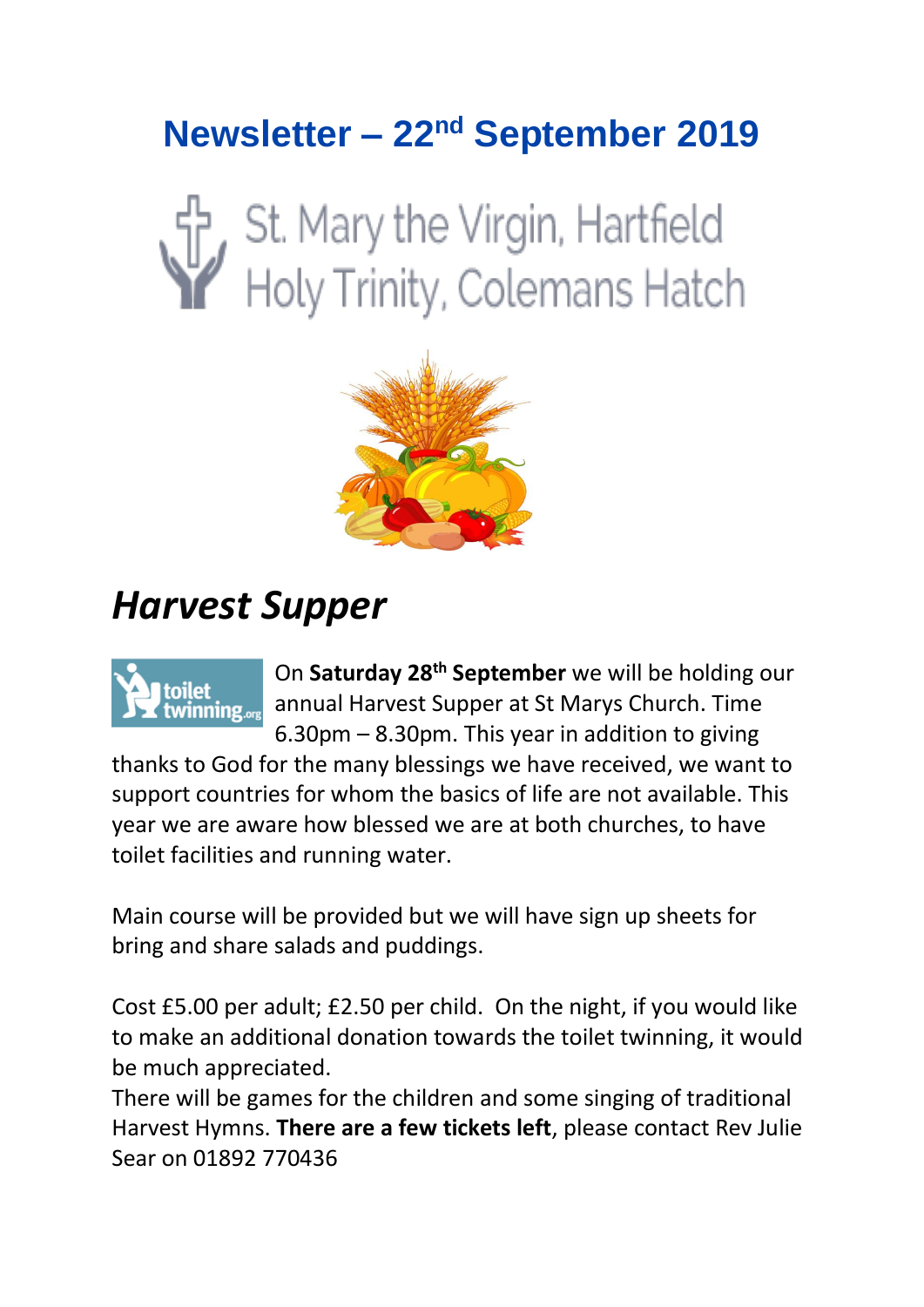In addition, we will collecting goods for the East Grinstead Foodbank. A box will be in each church for the month of September. St Mary's School will also be part of our Harvest appeal. Here are some of the good needed for the foodbank.

- deodorant female/male; toilet paper (2+4 roll packs)
- toothpaste; tinned meat
- pasta 500g packs; shampoo male and female; jam
- uht milk green long life 1 litre; tinned veg. peas /carrots / sweetcorn
- finally we welcome good condition, 'bags for life' to reuse, as our stocks are low

#### **TOILETS, TAPS AND TRAINING – A LIFESAVING TRIO WE ARE FLUSHING AWAY POVERTY, ONE TOILET AT A TIME.**

By donating £60 to twin your toilet, you help fund a project in a poor community that will enable families to build a basic toilet, have access to clean water and learn about hygiene – a vital combination that saves lives.

When you twin, we'll send you a certificate to hang in your loo showing a photograph of your overseas toilet twin and GPS coordinates so you can look up your twin's location on Google Maps!

If you would like to make a donation towards the toilet twinning. Please make your cheque payable to Hartfield PCC.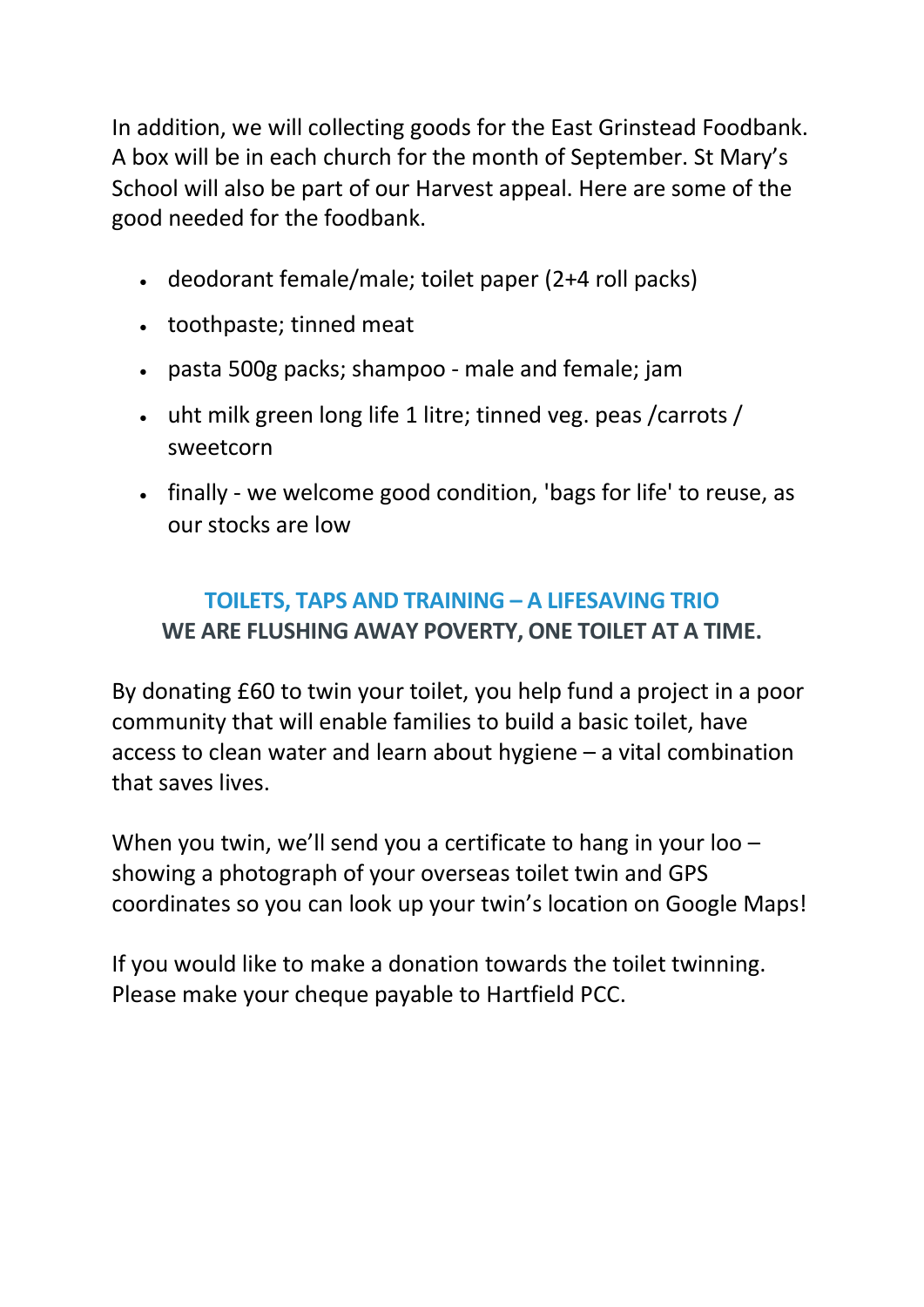## *Joint Harvest Service*

*Sunday 29th September at 9:30 am* 

will be a joint Harvest Service at St Mary's Church. All goods brought to church will go to



Everyone welcome.

Thank you so much. *Rev Julie*

*New! Prayer Meeting for St Marys School*



*From Rachel Reid: I've arranged the first school prayer meeting for Friday 27th September at 09:30 in the church.*

*Everyone welcome. People can just turn up!*

### Macmillan Coffee Morning Thursday 3<sup>rd</sup> October 09:30 -12:00 at Trinity Hall

Run by the Trinity Café Team and Friends. Raffle and competitions as well as excellent tea coffee cakes and scones!



Enquiries/donations to Pauline Maynard Tel: 01342 823618

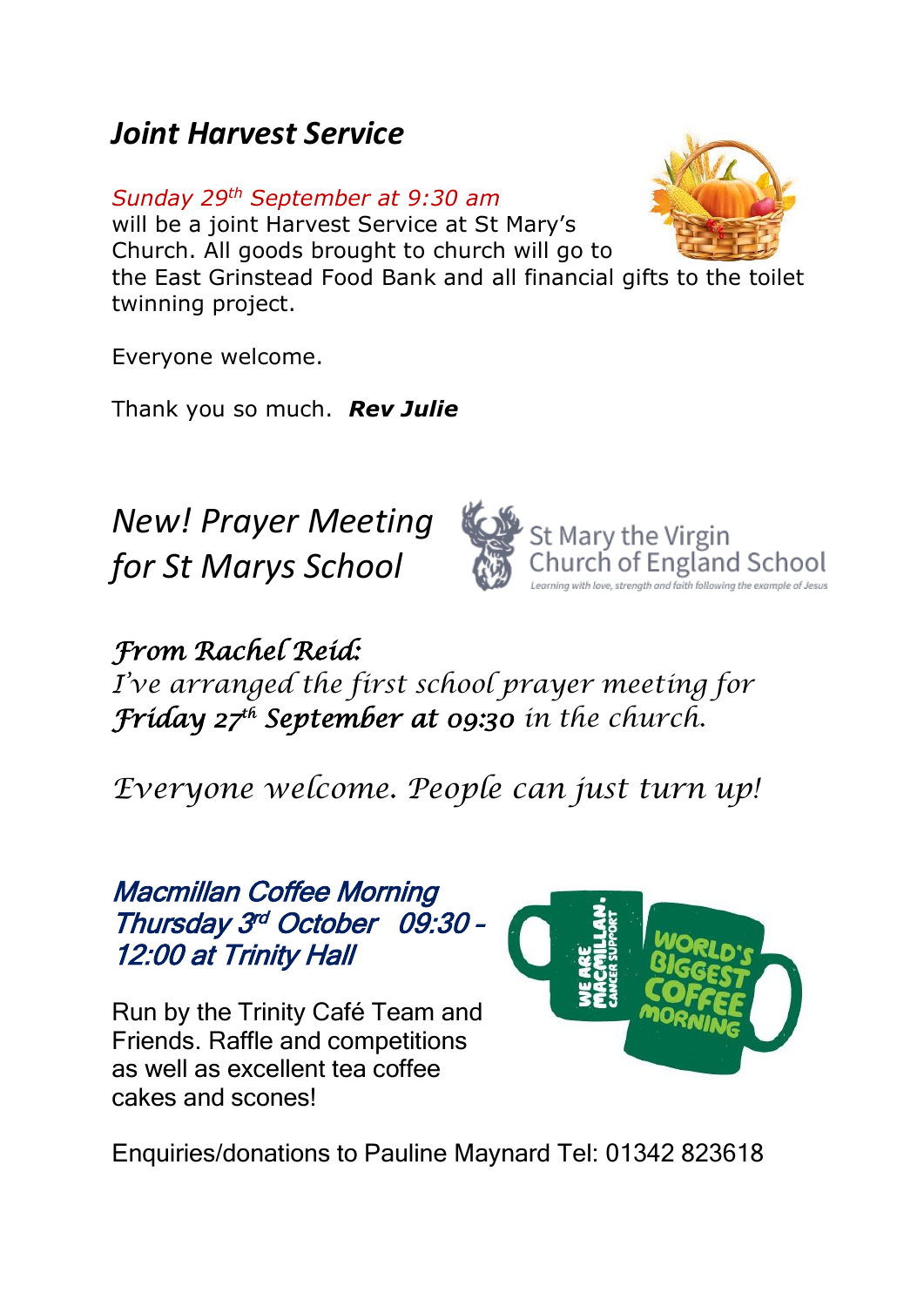## *Community Children's Choir*

Are you between the ages of 8-14? Do you like singing fun songs and performing? Then do come along to the new Community Children's Choir starting in Hartfield Church this September.

Start date Monday 23<sup>rd</sup> September till Monday 2<sup>nd</sup> December.

Half term week commencing 28<sup>th</sup> October.

3.30pm to 4.15pm

Learn to sing a wide variety of different types of songs from classical to pop, and pick up some important musicianship skills along the way too!

Led by Frances Rowberry, an experienced local singing teacher, the sessions will be 45 mins once a week and cost £5.00 a session. Contact Frances on 07719245539 or by email [francesrowberry@hotmail.co.uk](mailto:francesrowberry@hotmail.co.uk)

## *Today's Readings*



## *Luke 17 v 11-19 - Jesus Heals Ten Men With Leprosy*

Now on his way to Jerusalem, Jesus travelled along the border between Samaria and Galilee. As he was going into a village, ten men who had leprosy met him. They stood at a distance and called out in a loud voice, "Jesus, Master, have pity on us!" When he saw them, he said, "Go, show yourselves to the priests." And as they went, they were cleansed.

One of them, when he saw he was healed, came back, praising God in a loud voice. He threw himself at Jesus' feet and thanked him—and he was a Samaritan.

Jesus asked, "Were not all ten cleansed? Where are the other nine? Has no one returned to give praise to God except this foreigner?" Then he said to him, "Rise and go; your faith has made you well."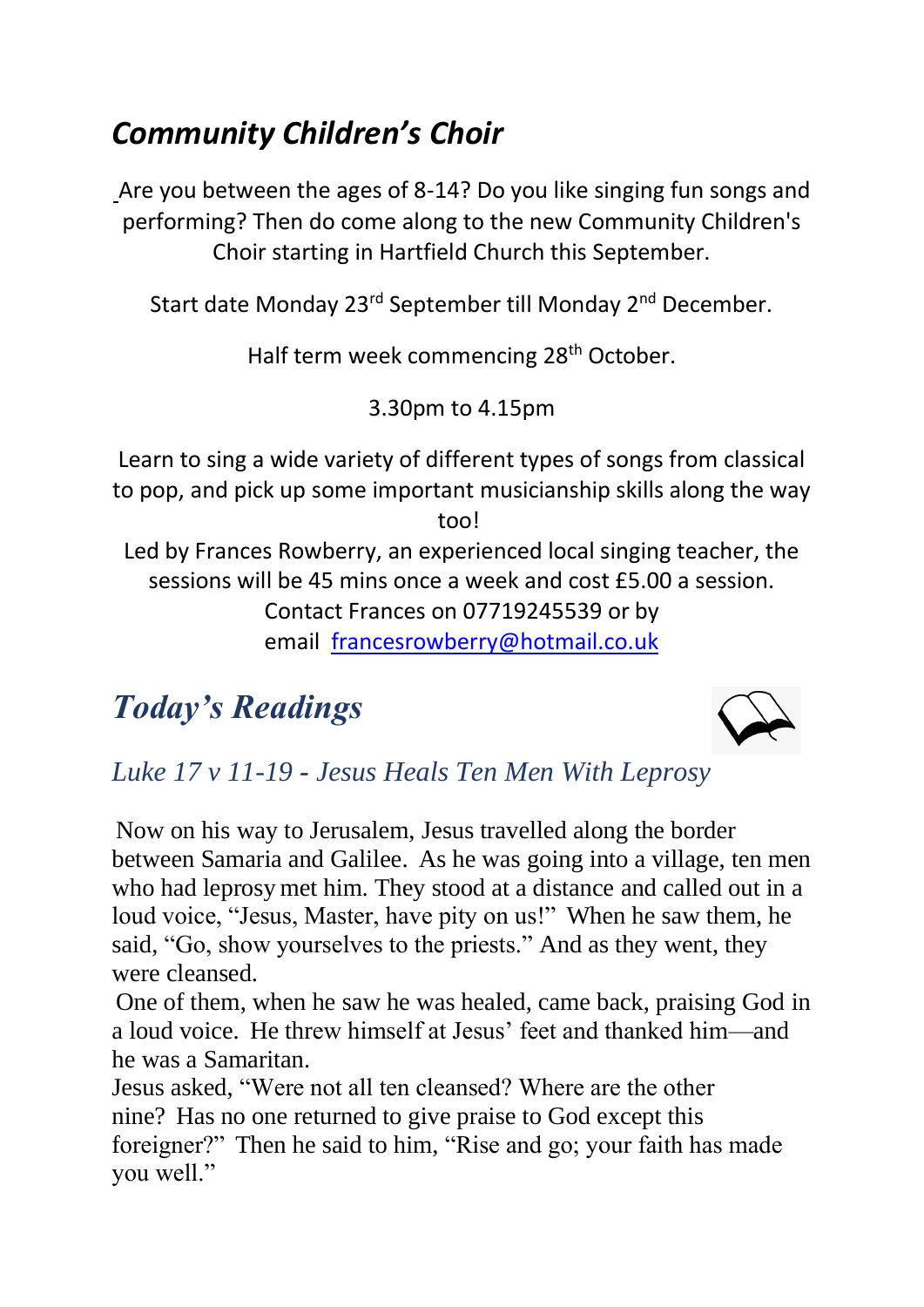### *Galatians 5 v 16-24* - *Life by the Spirit*

So I say, walk by the Spirit, and you will not gratify the desires of the flesh. For the flesh desires what is contrary to the Spirit, and the Spirit what is contrary to the flesh. They are in conflict with each other, so that you are not to do whatever you want. But if you are led by the Spirit, you are not under the law.

The acts of the flesh are obvious: sexual immorality, impurity and debauchery; idolatry and witchcraft; hatred, discord, jealousy, fits of rage, selfish ambition, dissensions, factions and envy; drunkenness, orgies, and the like. I warn you, as I did before, that those who live like this will not inherit the kingdom of God.

But the fruit of the Spirit is love, joy, peace, forbearance, kindness, goodness, faithfulness, gentleness and self-control. Against such things there is no law. Those who belong to Christ Jesus have crucified the flesh with its passions and desires.

## *Service of Remembrance and Thanksgiving*

#### *Revd Julie writes:*

Over the past six years. I have conducted many funerals and services of Thanksgiving.

Living in a village, one can't help but be aware that loss and sadness affects us both individually and corporately. In November, we have a special day of Remembrance to remember all who have died at the hands of war. We remember those who fought bravely in our own parishes. But on a more personal level, we sometimes feel we need to have an opportunity to remember loved ones who have died. To have an opportunity to give thanks for all that they have meant to us. We come seeking to learn of God's love and to open our lives to the strength that he can give us as we continue on the journey of life without them. To pray for ourselves and all who mourn that we would be comforted.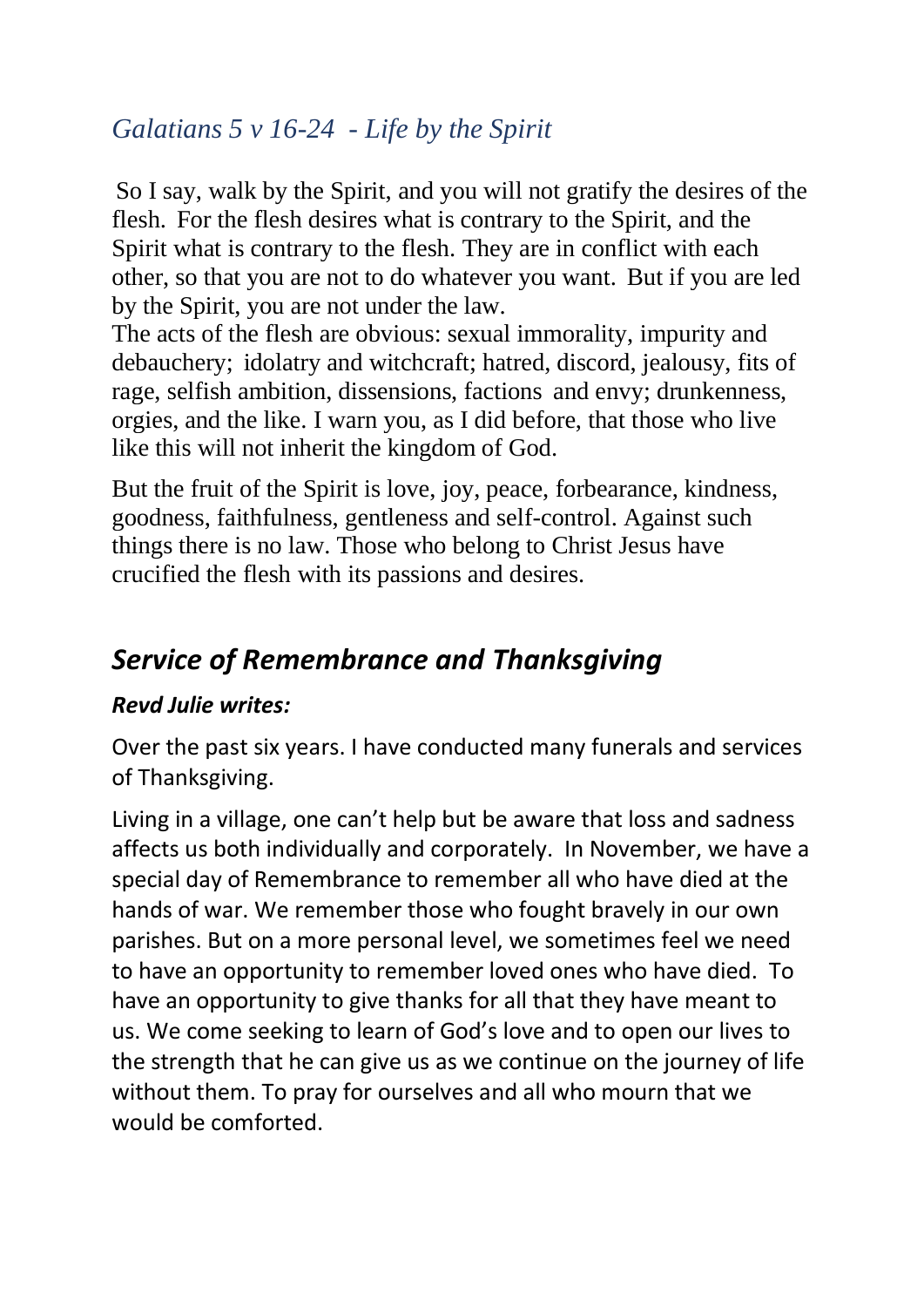We will be holding a service on the 1<sup>st</sup> November at midday in St **Mary's Church.** This service is for everyone who has experienced loss recently or in the past. It may be that you haven't been to church for a while but I want to invite you to come and have an opportunity to listen to the words and music. To give thanks for the life you remember as we light a candle and offer prayers.

There will be a Book of Remembrance as you come in. These names will then be read out during a time of reflection and remembrance.

At the end of the service you are invited to stay for a simple lunch of bread and soup.

Please let me know if you are coming. Rev Julie 01892 770 436 or [revjuliesear1@gmail.com](mailto:revjuliesear1@gmail.com)

### *Prayer*

*Eternal God and Father, we praise you that you have made people to share life together and to reflect your glory in the world. We thank you now for those whom we come to remember today, for all that we saw of your goodness and love in their lives and for all that they have meant to us. As we too journey towards death may we do so in the company of Jesus, who came to share our life that we might share the life of eternity. To him be glory with you and the Holy Spirit for ever and ever. Amen*